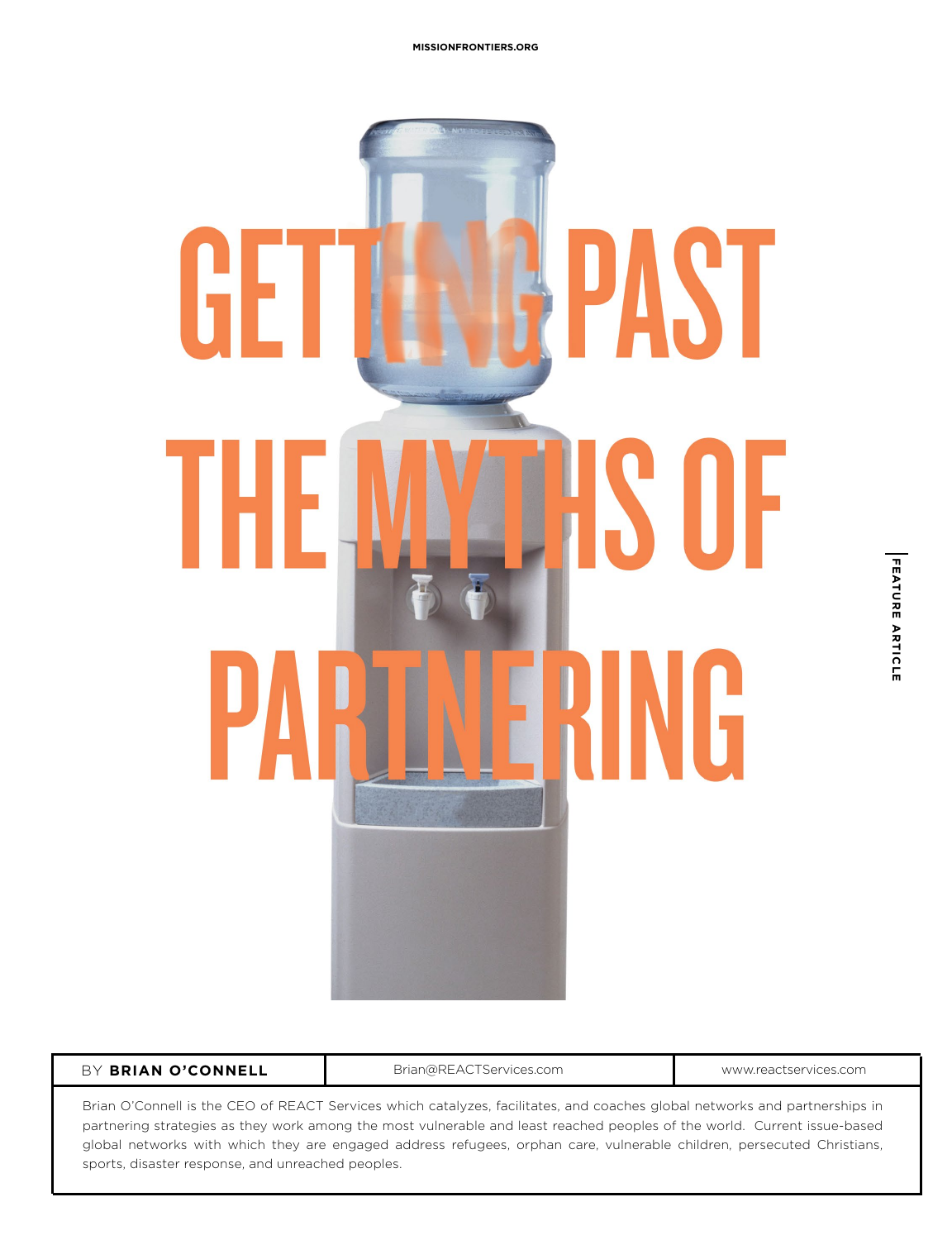# The reality is that employees have collaborated daily at the water cooler, at lunch, in the office, and by email. It just wasn't named.

Just a few key things can make the difference between a distinctive, excellent organization and an average, ordinary one. These might be specific core values or a particular focus. But in 21st century ministry, it has to include the commitment and ability to partner well with others. Not surprisingly, partnership and collaboration are now major buzz words in the mission enterprise.

Organizations and businesses are using collaboration tools to solve internal challenges of redundancy and external problems of risk and resource scarcity. Recent polls and trends show that inner organizational collaboration tops the list of organizational priorities. Everyone is seeking to decrease costs and increase income. In addition, external partnering with other agencies can help elicit innovation and achieve even greater outcomes.

Why is partnering even more important in missions today? "For us, the main reason is that the fresh challenges we are facing – whether developing organizational strategy or responding to the accelerated change in our world – are more complex than they have ever been," one senior missions CEO told me. "They seem to require a variety of new skill sets, perspectives, and approaches and need a lot of pieces to come together smoothly for meaningful success."

Most leaders apparently want to be involved in partnership (or at least they say they do). The frustration many feel is that they just do not know how to move it forward. Your organization may be considering a new partnership or seeking to expand and deepen an existing partnership. In either case, your next steps derive from your operating assumptions.

So, before you jump off the partnering cliff (or even if you already have), keep in mind these four myths of partnering in order to make sure you don't end up in dangerous waters.

## **Myth #1: Collaboration and Partnering is New**

Collaboration has existed since early man learned to hunt in groups. Partnering is not new yet a lot of hype suggests it is just now being introduced (especially internally with web-based tools). The reality is that employees have collaborated daily at the water cooler, at lunch, in the office, and by email. It just wasn't named.

Though internal collaboration is not new, what is new are the means and tools that employees can use to collaborate with one another. Now, an employee can easily pull together a private group or online community to work together on a project, as opposed to sending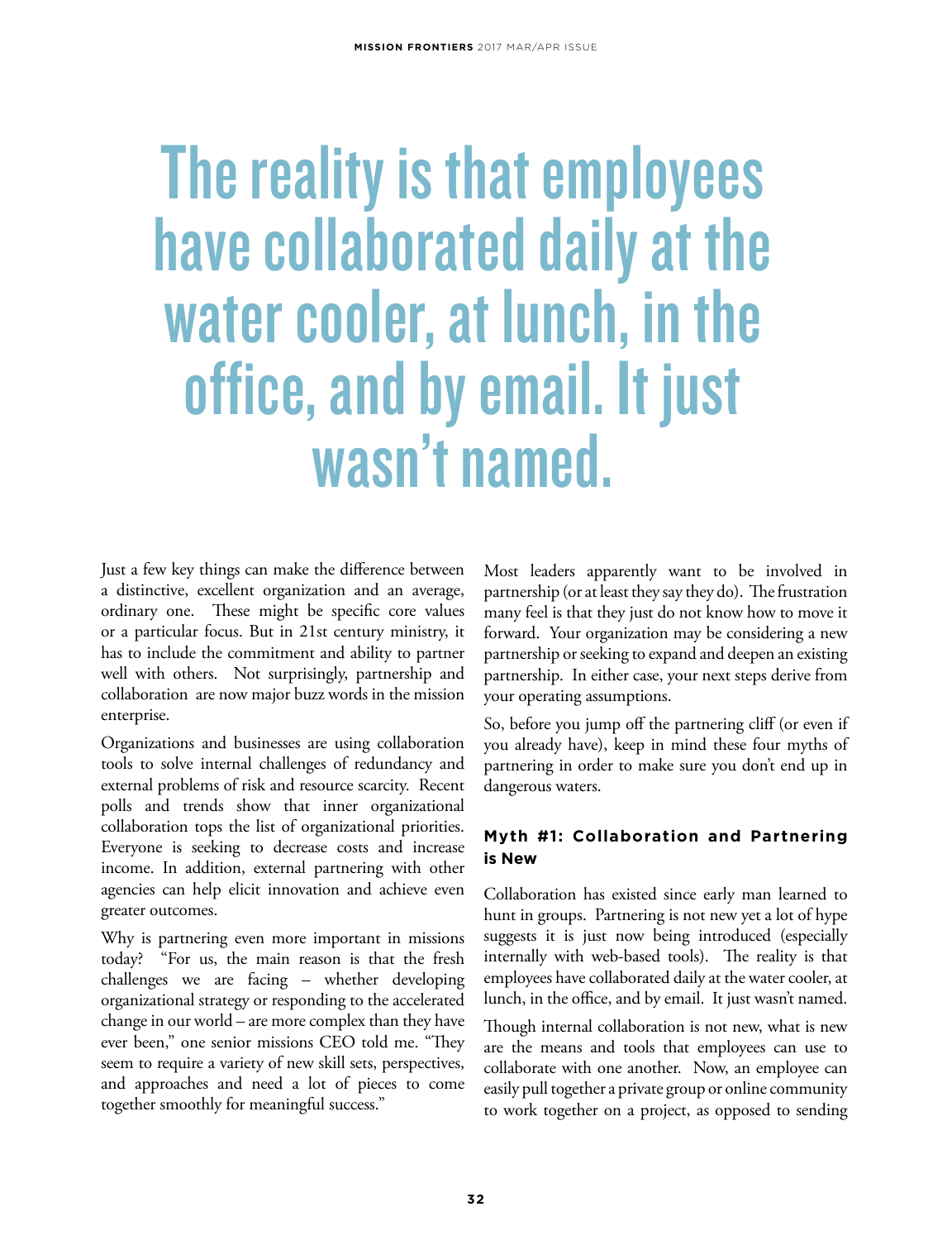emails back and forth. That same approach, of course, is working externally, too, as web-based document sharing has assisted in joint planning, the execution of events, and follow up strategies.

In field-based efforts, American leaders are beginning to mature in partnering as they increasingly learn to listen. Instead of merely viewing partnering as "here's our project, come partner with us to achieve it," they learn what collectively can be done to address situations that individual organizations cannot solve. The additional humility required for shared leadership, reduced control, and openness to discovering past and current mistakes is challenging. As one of my close non-western colleagues told me, there is a reason that even in a partnership like NATO, Americans refuse to let any other nation lead their troops. Are we open to participation without having direct leadership?

#### **Myth #2: Everyone Knows What Partnering Means**

One of the big challenges in 21st Century partnering

is that we tend to use the term to mean a variety of different things. Partnering and collaboration needs to mean more than merely finding indigenous and local leaders (partners) to help expand your program. It is also more than identifying and growing your list of financial donors (partners). It is exploring and undertaking with like-minded groups what you can do together that you cannot do alone. Partnering can be represented by a continuum (see graphic) that includes everything from simply connecting to intense project cooperation. For example, if some groups find it difficult to collaborate on church planting, they can work together on less involved projects. Understanding where you are on the continuum can widely expand the possibilities for partnership – a key component in seeing real results.

### **Myth #3: Discover the Right Model and It Will Work**

There is no magic formula or one particular model that works for partnering. No turn by turn GPS to look at for instructions. Every partnership and every collaborative